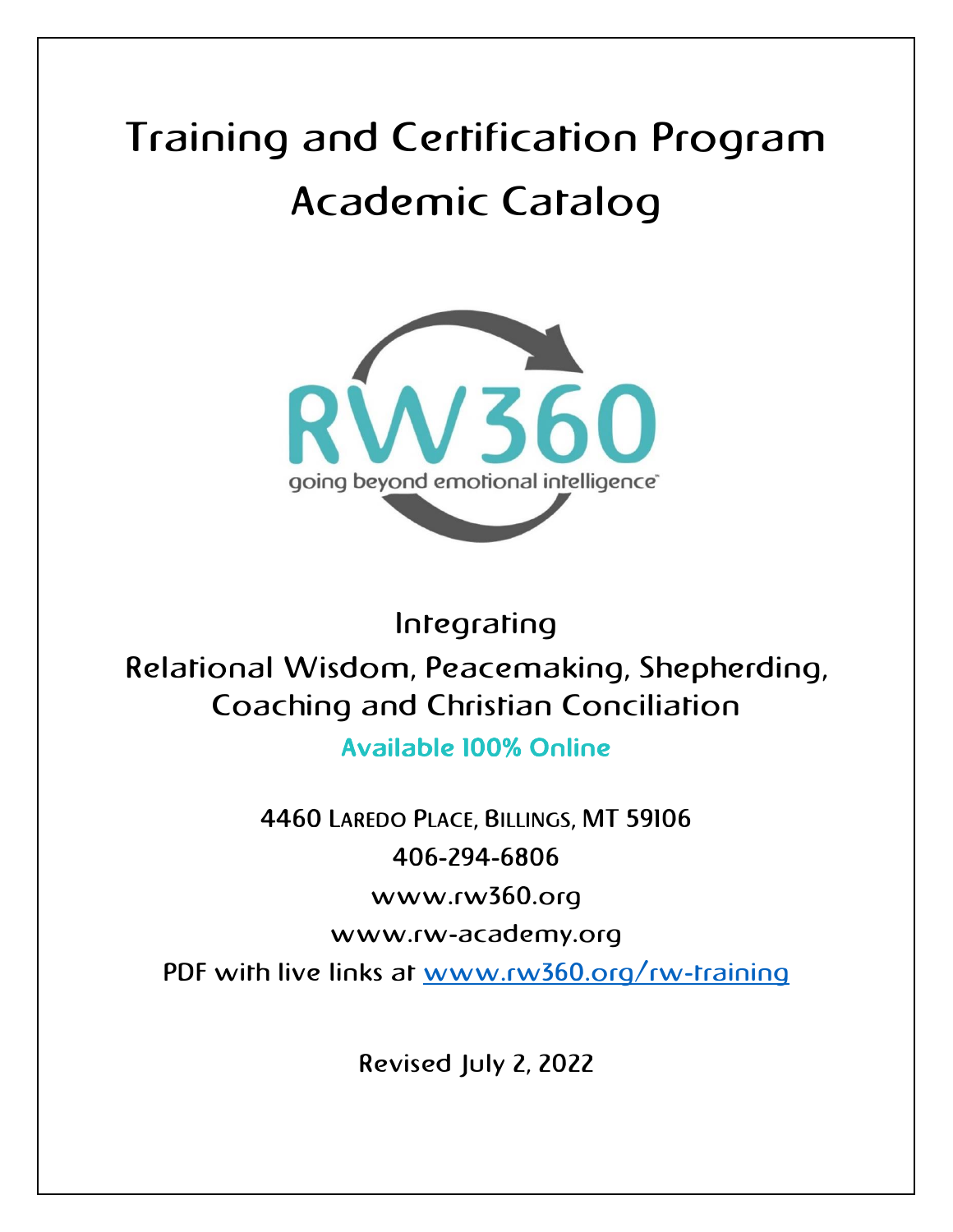

## **Table of Contents**

| <b>BASIC TRAINING</b>            |  |
|----------------------------------|--|
|                                  |  |
|                                  |  |
| <b>RW SHEPHERD</b>               |  |
|                                  |  |
|                                  |  |
|                                  |  |
| <b>RW INSTRUCTOR</b>             |  |
|                                  |  |
|                                  |  |
| <b>RW COACH</b>                  |  |
|                                  |  |
|                                  |  |
|                                  |  |
| <b>RW CONCILIATOR</b>            |  |
|                                  |  |
|                                  |  |
|                                  |  |
| <b>APPLIED RELATIONAL WISDOM</b> |  |
|                                  |  |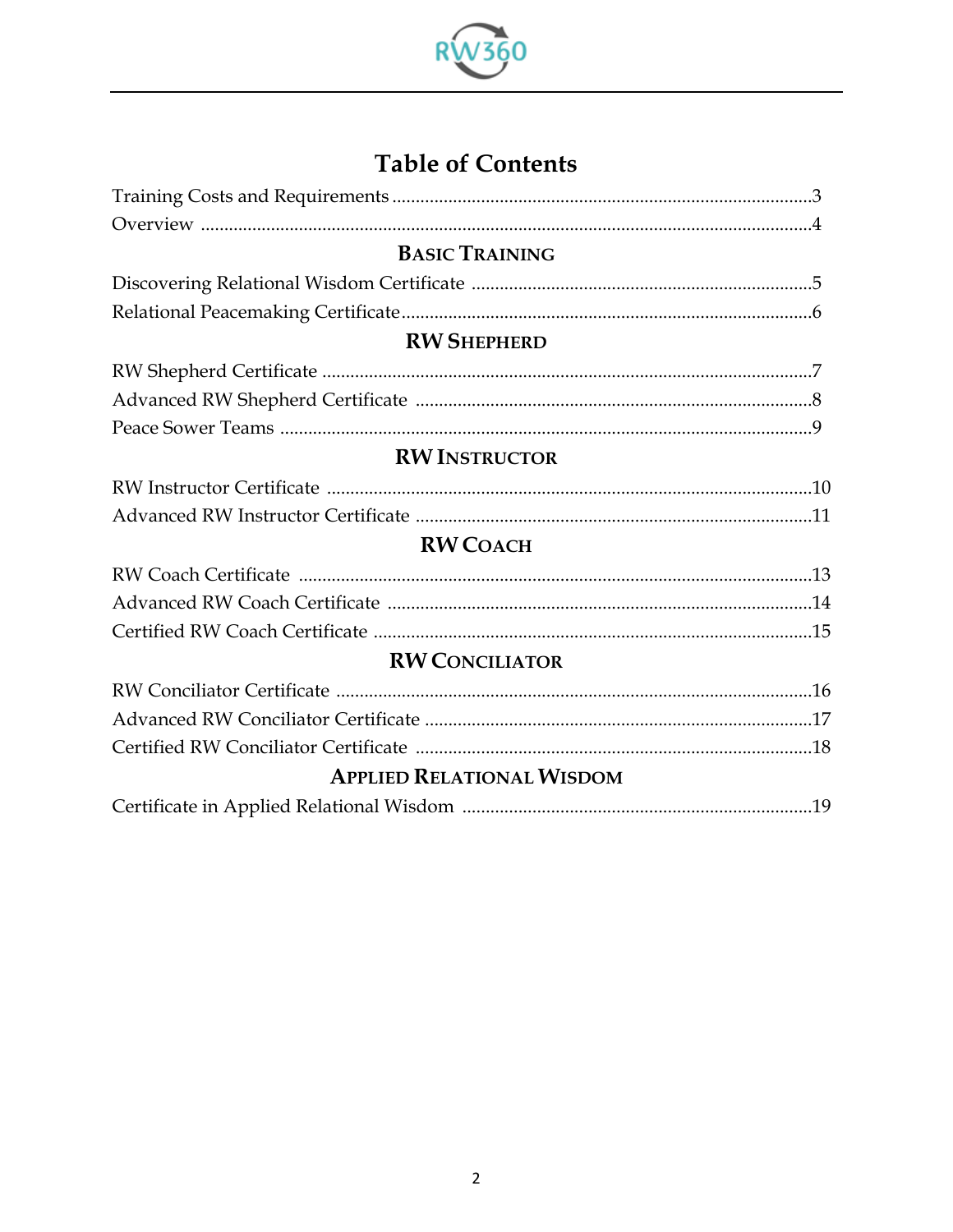| <b>TRAINING COSTS AND TIME REQUIREMENTS</b> |                   |                      |                                |                               |
|---------------------------------------------|-------------------|----------------------|--------------------------------|-------------------------------|
| <b>CERTIFICATE</b>                          | COST <sup>1</sup> | STUDY <sup>2,3</sup> | <b>APPLICATION<sup>2</sup></b> | <b>TOTAL TIME<sup>2</sup></b> |
| Relational Wisdom                           | \$49              | 10 hours             | $\tilde{\phantom{m}}$          | 10 hours                      |
| Relational Peacemaking                      | \$49              | 14 hours             | $\sim$                         | 14 hours                      |
| <b>RW</b> Shepherd                          | \$295             | 18 hours             | 4 hours                        | 22 hours                      |
| RW Shepherd, Advanced                       | \$295             | 22 hours             | 4 hours                        | 26 hours                      |
| <b>RW</b> Instructor                        | \$95              | 16 hours             | 20 hours                       | 36 hours                      |
| RW Instructor, Advanced                     | \$295             | 24 hours             | 12 hours                       | 36 hours                      |
| <b>RW</b> Coach                             | \$395             | 30 hours             | 20 hours                       | 50 hours                      |
| RW Coach, Advanced                          | \$495             | 18 hours             | 18 hours                       | 36 hours                      |
| RW Coach, Certified <sup>3</sup>            | \$395             | 4 hours              | 12 hours                       | 16 hours                      |
| <b>RW</b> Conciliator                       | \$395             | 16 hours             | 14 hours                       | 30 hours                      |
| RW Conciliator, Advanced                    | \$495             | 16 hours             | 14 hours                       | 30 hours                      |
| RW Conciliator, Certified <sup>3</sup>      | \$395             | 4 hours              | 12 hours                       | 16 hours                      |
| Certificate in Applied RW                   | \$295             | 15 hours             | 10 hours                       | 25 hours                      |

60

<sup>1</sup> Application fees, does not include cost of books.

<sup>2</sup> Hours for completion are approximate and will vary from person to person.

<sup>3</sup> Several courses require some of the same study requirements, so the time to complete higher level courses is often less than indicated in this column.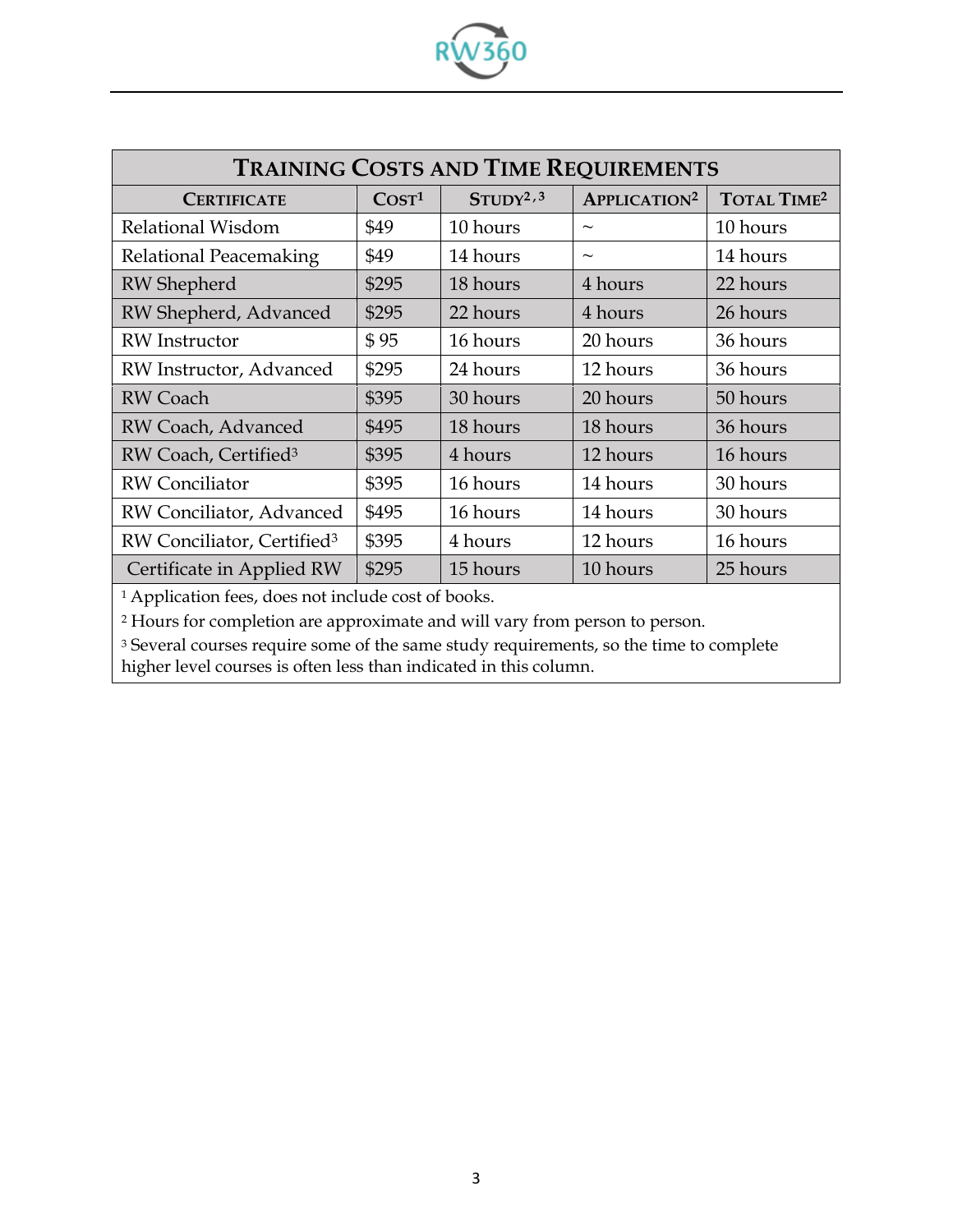

## **TRAINING AND CERTIFICATION PROGRAM**

#### **Relational Wisdom + Peacemaking + Shepherding + Coaching + Christian Conciliation**

#### **Available 100% Online**

#### **OVERVIEW**

RW360 training integrates the principles of [relational](https://rw360.org/discover-rw/)  [wisdom](https://rw360.org/discover-rw/) (an enhanced, biblical form of emotional intelligence), peacemaking, shepherding, coaching and Christian conciliation. These principles can be applied in all areas of life, including church leadership, the workplace, marriage and parenting, friendships and legal disputes.



The conflict resolution portions of training are based on the biblical principles set forth in Ken Sande's book, [The](https://rw360.org/biblical-peacemaking/) 

[Peacemaker,](https://rw360.org/biblical-peacemaking/) which has sold over 500,000 copies in twenty languages.

This training is offered in four levels:

- **Basic Training** is designed to equip individuals to **personally apply** the principles of relational wisdom and peacemaking in their own families, churches and workplaces. *Discovering Relational Wisdom* is a **required prerequisite** for all other training courses.
- **Intermediate Training** is designed to equip individuals to **train and assist others** to practice relational wisdom and peacemaking in their families, churches and work lives.
- **Advanced Training** is designed to equip **pastors, church, ministry and nonprofit leaders and workplace managers** with enhanced skills that **improve their job performance** and enable them to **lead and serve others more effectively.**
- **Certification Training** is designed to provide ongoing training and accountability for individuals who are serving as coaches or conciliators at a **professional level.**

Some certificates have similar requirements and may be completed simulateously.

Portions of this training program are still under development, so requirements and costs are subject to change as RW360 integrates new content.

Although these training programs are available 100% online, many people begin their training process by attending RW360's Annual [Sowing Peace Conference,](https://rw360.org/2022ac) where they have the opprotunity to be inspired by nationally recognized keynote and workshop speakers and to form mentoring relationships with experienced individuals who can accelerate their growth as an instructor, coach or conciliator.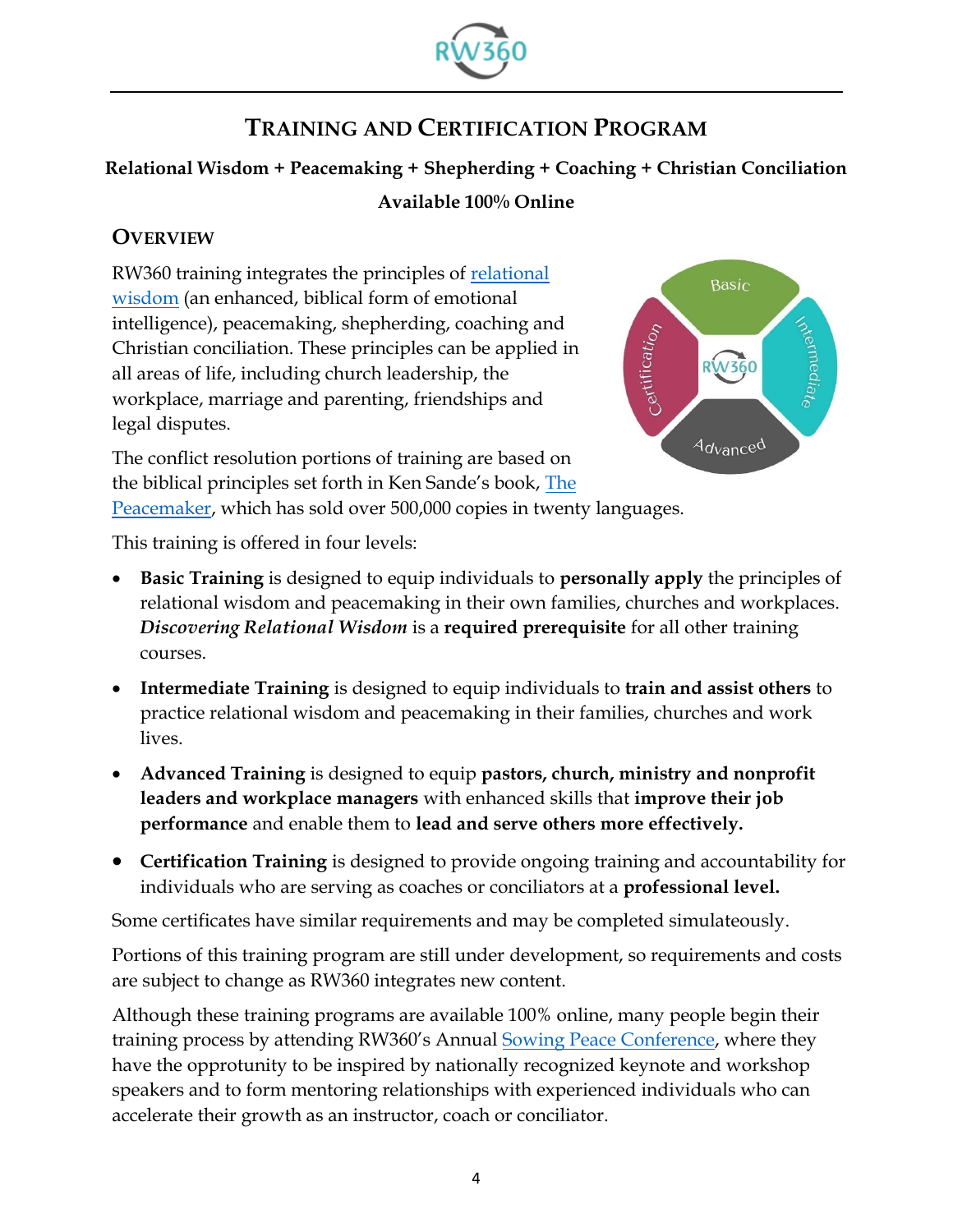

### **DISCOVERING RELATIONAL WISDOM™ CERTIFICATE**

#### **Cost:** \$49 **| Study Time:** 10 hours

Relational wisdom (RW), in essence, is your ability to love God with all your heart and to love your neighbor as yourself … in other words, RW is simply your ability to live out the two Great Commandments as summarized by Jesus in Mattew 22:37-39.

In modern terms, relational wisdom may be defined as a biblically-grounded, gospeldriven form of emotional intelligence that enables you to discern emotions, interests and abilities in yourself and others, to interpret this information in the light of God's Word, and to use these insights to manage your responses and relationships constructively.

One of the easiest ways to begin improving your relational wisdom is to go through RW360's **online course**, *Discovering Relational Wisdom*, which is available for \$49 through the <u>RW Academy</u>. You can complete the course on your own, but studying with a spouse, friend or co-worker makes the training more enjoyable and lifechanging.

Another way you could study these concepts is to lead an eight-week *Discovering Relational Wisdom* **group study.** Group study sets are available in both a [faith-based](https://rw360.org/product/discovering-relational-wisdom-3-0-dvd-set/)  [\(Christian\) version,](https://rw360.org/product/discovering-relational-wisdom-3-0-dvd-set/) which is designed for Sunday school or a home study group, and a [values-based \(secular\) version,](https://rw360.org/product/exploring-rw-3-0-dvd-set-values-based/) which is designed for use in the workplace and other secular settings for [professional development.](http://www.rw360.org/double-benefit)

No special training is required to lead a group study since all of the actual teaching is provided by video (DVD or flash drive). As a moderator, your role is simply to host meetings (in person or by phone or video conferencing), play the videos and lead discussions using the application questions in the course materials.

You can use these resources to teach relational wisdom to **every person in your church, ministry or business** as a way to strengthen relationships, improve unity and teamwork and equip people with skills that enable them to "get upstream of conflict."

 $\overline{\phantom{a}}$ 

For more information on how to use these resources to train your staff in a business, school or other organization, [click here.](https://rw360.org/training-options/#staff)

For more information on how to host a **live seminar or webinar** to introduce your church, ministry, business, school or other organization to these concepts, [click here.](https://rw360.org/rw-seminar/)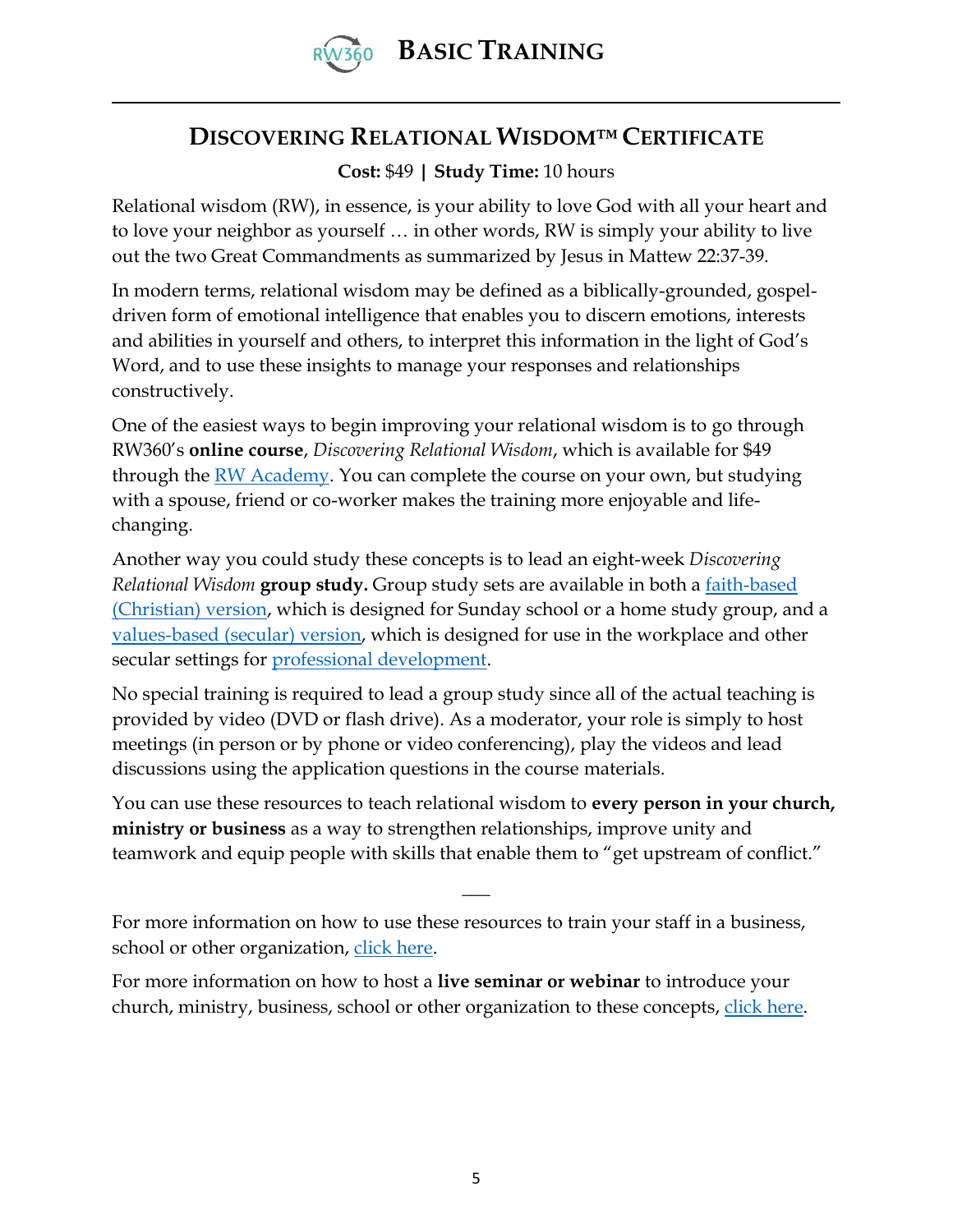

## **RELATIONAL PEACEMAKING™ CERTIFICATE**

**Cost:** \$49 **| Study Time:** 14 hours

RW360's Relational Peacemaking course integrates relational wisdom with the peacemaking principles set forth in *The Peacemaker*: *A Biblical Guide to Resolving Personal Conflict.*

This training will strengthen your ability to live out the peacemaking concepts of confession, repentance, correction, forgiveness, negotiation, mediation and arbitration to resolve conflicts in a way that honors God, promotes justice, restores relationships and, most importantly, demonstrates the reconciling power of the gospel.

One of the easiest ways to begin improving your peacemaking skills is to go through RW360's **online course**, *Relational Peacemaking*, which is scheduled for release through the [RW Academy](http://www.rw-academy.org/) in July of 2022. You can complete the course on your own, but studying with a spouse, friend or co-worker makes the training more enjoyable and lifechanging.

Another way you could study these concepts is to lead a twelve-week *Relational Peacemaking* **group study.** Group study will be available in a faith-based (Christian) version, which is designed for Sunday school or a home study group, and eventually in a values-based (secular) version, which is designed for use in the workplace and other secular settings for [professional development.](http://www.rw360.org/double-benefit)

No special training is required to lead a group study since all of the actual teaching is provided by video (DVD or flash drive). As a moderator, your role is simply to host meetings (in person or by phone or video conferencing), play the videos and lead discussions using the application questions in the course materials.

You can use these resources to teach biblical conflict resolution to **every person in your church, ministry or business** to strengthen relationships, improve unity and teamwork and equip people with skills that enable them to "get upstream of conflict."

 $\overline{\phantom{a}}$ 

For more information on how to use these resources to train your staff in a business, school or other organization, [click here.](https://rw360.org/training-options/#staff)

For more information on how to host a **live seminar or webinar** to introduce your church, ministry, business, school or other organization to these concepts, [click here.](https://rw360.org/rw-seminar/)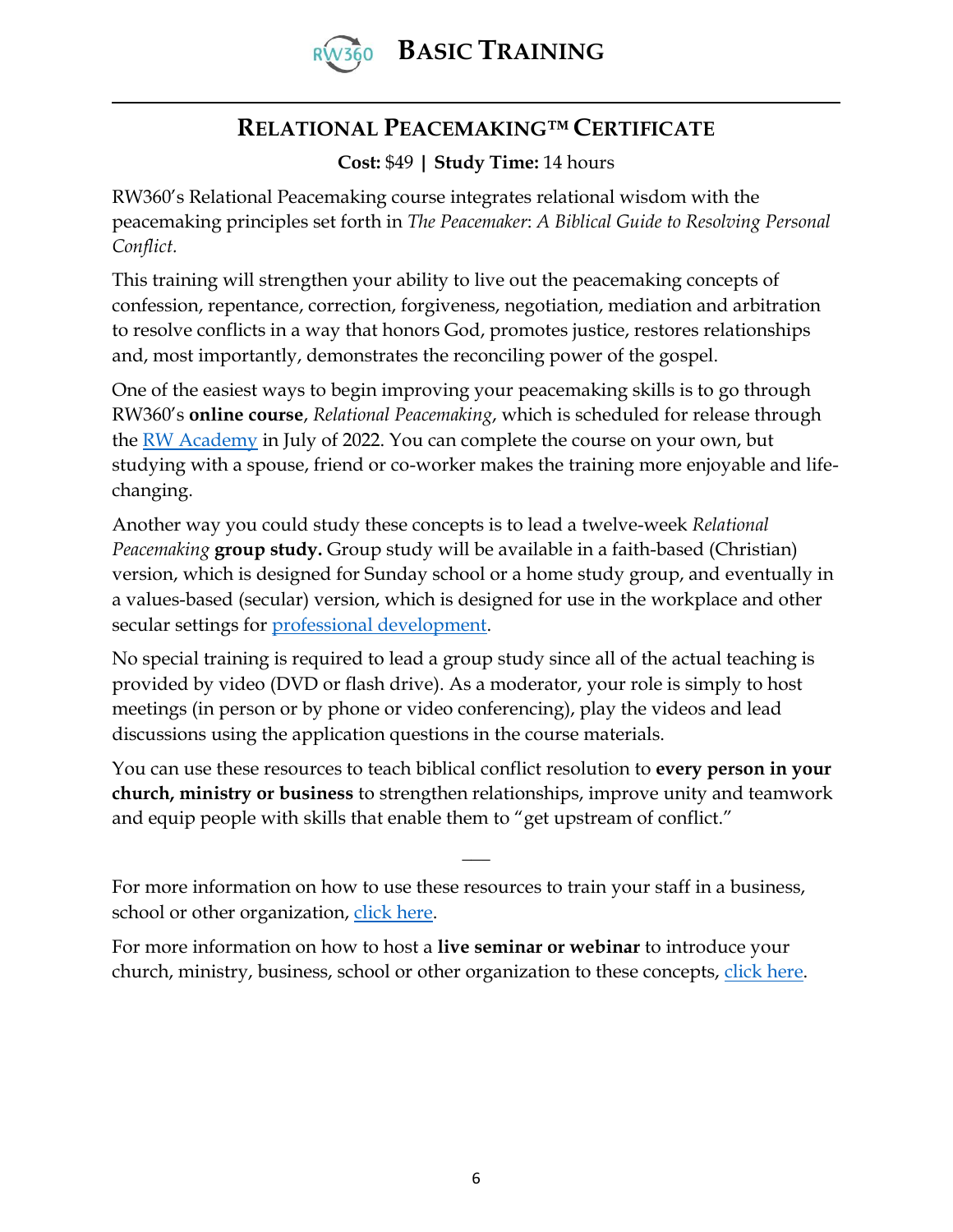

## **RW SHEPHERD™ CERTIFICATE**

**Purpose**: RW Shepherd training is designed to equip pastors and other church leaders with gospel-based relational wisdom, peacemaking and conciliation skills they can use to strengthen relationships, resolve conflict and promote peace in their own homes and within the families and flocks God has entrusted to their care.

**Cost:** \$295 **| Study:** 18 hours **| Application:** 4 hours **| Total Time:** 22 hours

**Prerequisites:** Complete *Discovering Relational Wisdom*, either online through the [RW](http://www.rw-academy.org/)  [Academy](http://www.rw-academy.org/) or by leading a group study, which is available through the **RW360** [Bookstore.](https://rw360.org/shop/) Complete crossover lessons 4 and 6 in *Exploring Relational Wisdom* (valuesbased course).

#### **Training Requirements:**

- 1) Pay \$295 registration fee.
- 2) Obtain three positive personal references.
- 3) Read and write short summaries of *The Peacemaker* (Sande), *Emotional Intelligence 2.0* (Bradberry and Greaves), [Guiding People Through Conflict](http://www.rw360.org/gptc) (Sande) and select articles.
- 4) Complete emotional intelligence evaluation.
- 5) Complete *The Relational Shepherd* (online lesson).<sup>1</sup>
- 6) Complete *Introduction to Christian Conciliation* (online lesson).
- 7) Complete hypothetical and real-life case studies on applying relational wisdom and peacemaking in pastoral ministry (see sample situations [here\)](https://rw360.org/tag/pastors/); and
- 8) Participate in an online discussion group that reviews select case studies.

**Simultaneous RW Instructor Certificate:** You may simultaneously earn an RW Instructor Certificate (with no additional application fee) by completing these additional requirements:

- 1) Lead a *Discovering Relational Wisdom* group study and a *Relational Peacemaking*  group study;
- 2) Complete online lesson *Using RW for Witnessing*. 1
- 3) Complete online lesson *Facilitating Transformative Group Studies*. 1

<sup>1</sup> These lessons are scheduled for release in August of 2022.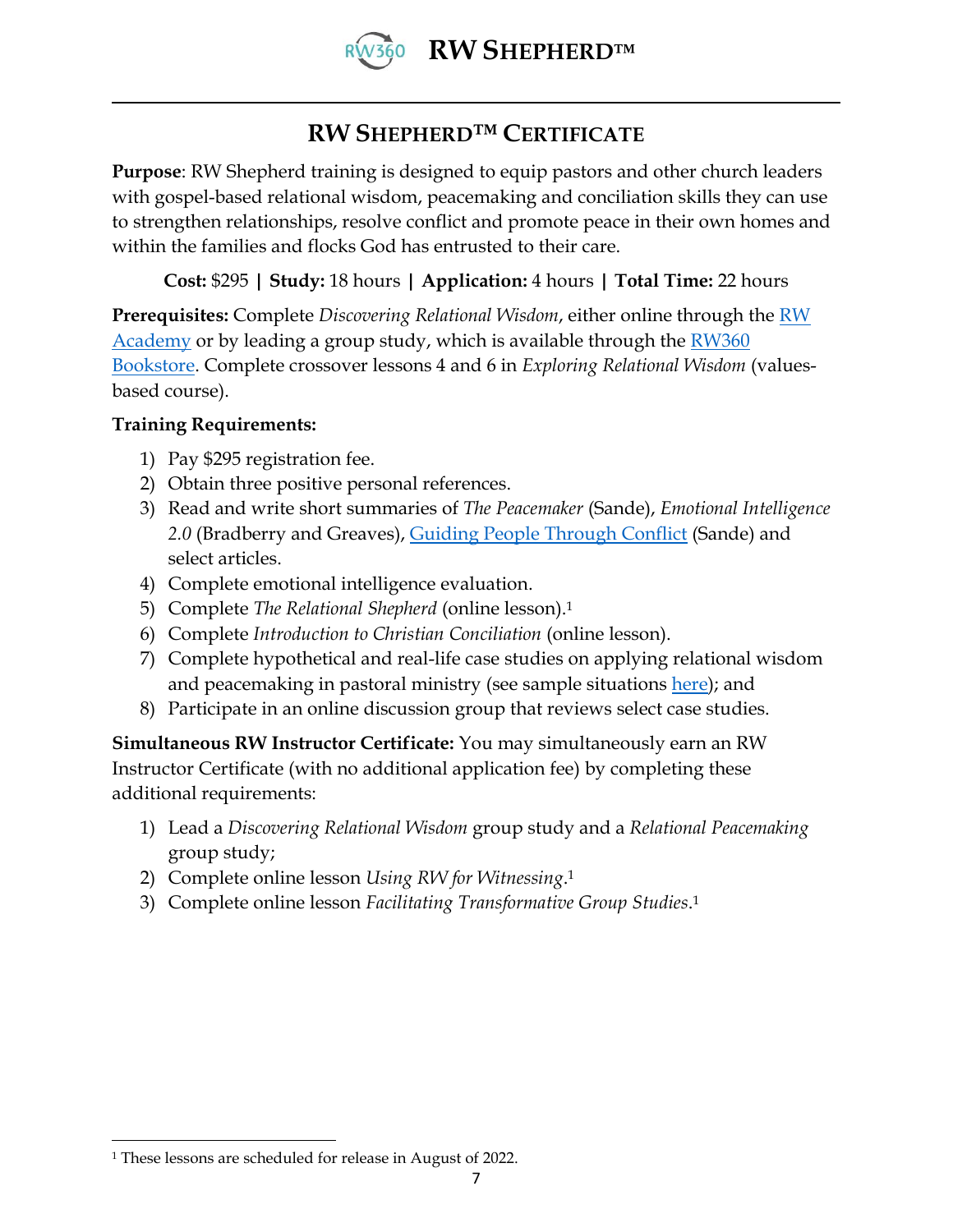

## **ADVANCED RW SHEPHERD™ CERTIFICATE**

**Purpose:** Individuals who demonstrate substantial skill and experience as an RW Shepherd may apply for advanced training that will enhance their ability to build a relational culture in their church by modeling, teaching and assisting others in practicing RW and peacemaking in challenging life situations (1 Tim. 4:15).

Advanced RW Shepherds are also trained to use RW360's [values-based](https://rw360.org/values-based-relational-wisdom/) resources for community outreach, evangelism and church growth (see [Using RW for Witnessing and](https://rw360.org/using-rw-for-witnessing-and-evangelism/)  [Evangelism\)](https://rw360.org/using-rw-for-witnessing-and-evangelism/).

**Cost:** \$295 **| Study:** 22 hours **| Application:** 4 hours **| Total Time:** 26 hours

#### **Prerequisites:** RW Shepherd Certificate

#### **Training Requirements:**

- 1) Submit an Application for Advanced RW Shepherd Training (acceptance is dependent on performance during RW Shepherd training).
- 2) Pay \$295 registration fee.
- 3) Read *Feelings and Faith* (Borgman), *Emotional Intelligence* (Goleman) and select articles.
- 4) Complete *Building a Relational Culture* (online lesson).
- 5) Complete *Using RW for Outreach, Evangelism and Church Growth* (online lesson).
- 6) Complete Theology and Principles of RW Exam.
- 7) Complete hypothetical and real life case studies on applying relational wisdom and peacemaking in pastoral ministry [\(see sample situations here\).](https://rw360.org/tag/pastors/)
- 8) Participate in a 1-2 hour online discussion group that reviews select case studies.

**Simultaneous Advanced RW Instructor Certificate:** You may simultaneously earn an Advanced RW Instructor Certificate (with no additional application fee) by completing these additional requirements:

- 1) Complete online course *Educational Methodology*.
- 2) Complete online course *Promoting and Marketing RW*.
- 3) Complete a 30-minute live interview on RW FAQs.
- 4) Teach four 3-to-5-hour webinars or live seminars, with positive evaluations.

**Iron Sharpening Iron:** Individuals who complete this training will be invited to participate in quarterly online discussions of insights, best practices and real-life case studies for RW Shepherds.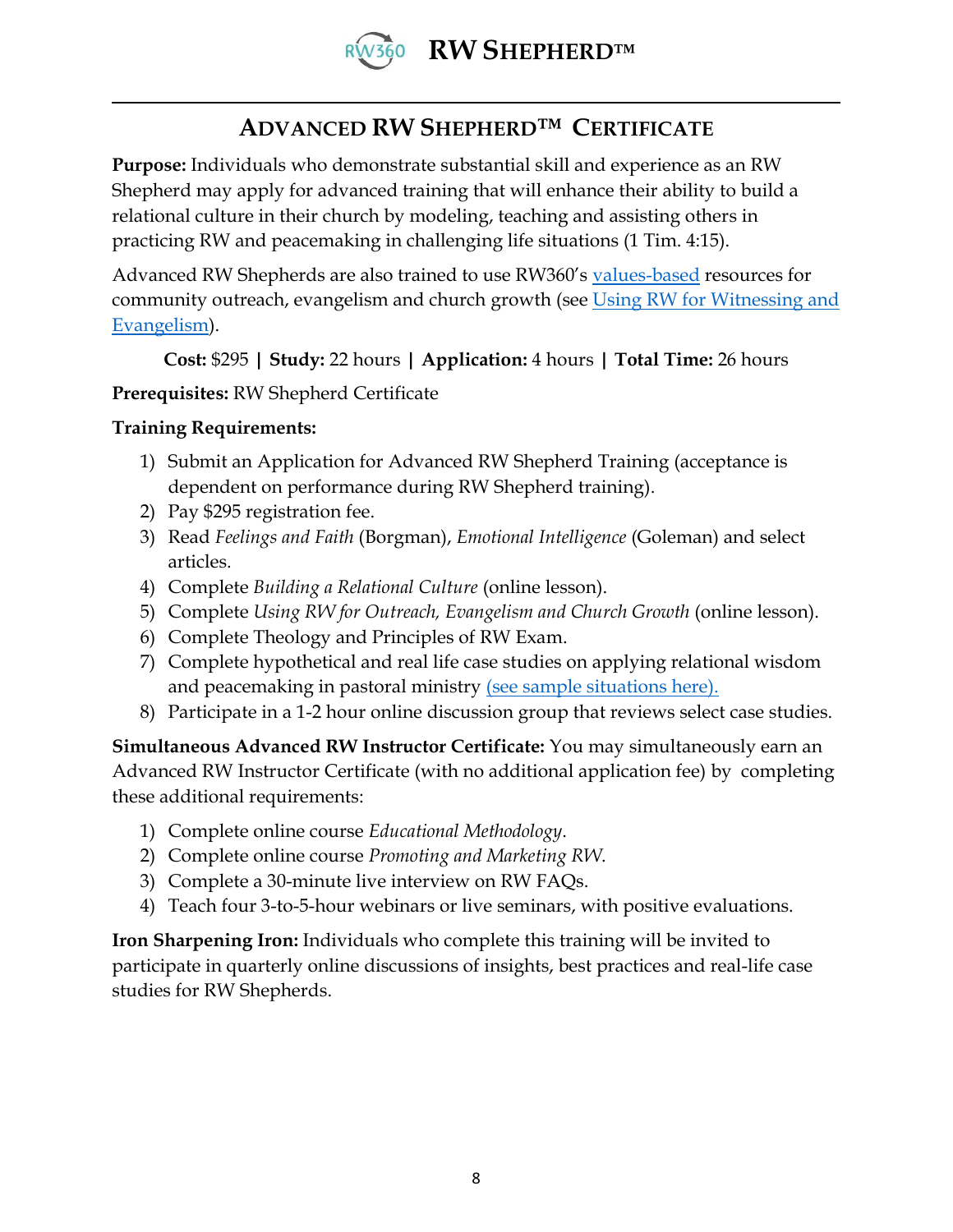

## **PEACE SOWER TEAMS™**

Peace Sower Teams are comprised of volunteer instructors, coaches and conciliators who serve your church or ministry by equipping and assisting others to practice relational wisdom and peacemaking in their daily lives, thereby addressing relational issues before they require pastoral counseling or other intervention.

When your church or ministry enrolls in the Peace Sower Team program, you will receive a detailed manual to guide you through key aspects of establishing a Peace Sower Team, including recruiting, training and managing team members; accountability to church or ministry leadership; church-wide promotion and training; and community outreach.

For a detailed description of the ways that a Peace Sower Team can strengthen relationships, reduce conflict and enhance the evangelistic outreach of your church, [click here.](https://rw360.org/peace-sower-team-training/)

#### **Registration Fee:** \$500

#### **Annual Renewal Fee**: \$250

**Benefits:** 

- When registering, your Team may select \$600 worth of basic training resources (any combination of a Discovering RW Group Study Set, a Relational Peacemaking Group Study Set and additional study guides).
- You will also receive a detailed Peace Sower Tram Manual that provides practical guidance on how to recruit and manage a team.
- Team members will receive a 10% discount on all RW360 training.
- Team Leader will be invited to participate in quarterly online discussions of best practices for Peace Sower Teams.
- Team members will receive priority response when using RW360's Conciliator [Hotline.](https://rw360.org/conciliation-hotline/)
- All recordings from RW360's Annual Sowing Peace Conference will be available for free to all Team members.
- You team can connect and collaborate with other Peace Sower Teams in your community and denomination.

For more information, see [click here](https://rw360.org/peace-sower-team-training/)**.**

**Iron Sharpening Iron:** Individuals who complete this training will be invited to participate in quarterly online discussions of insights, best practices and real-life case studies for RW Shepherds.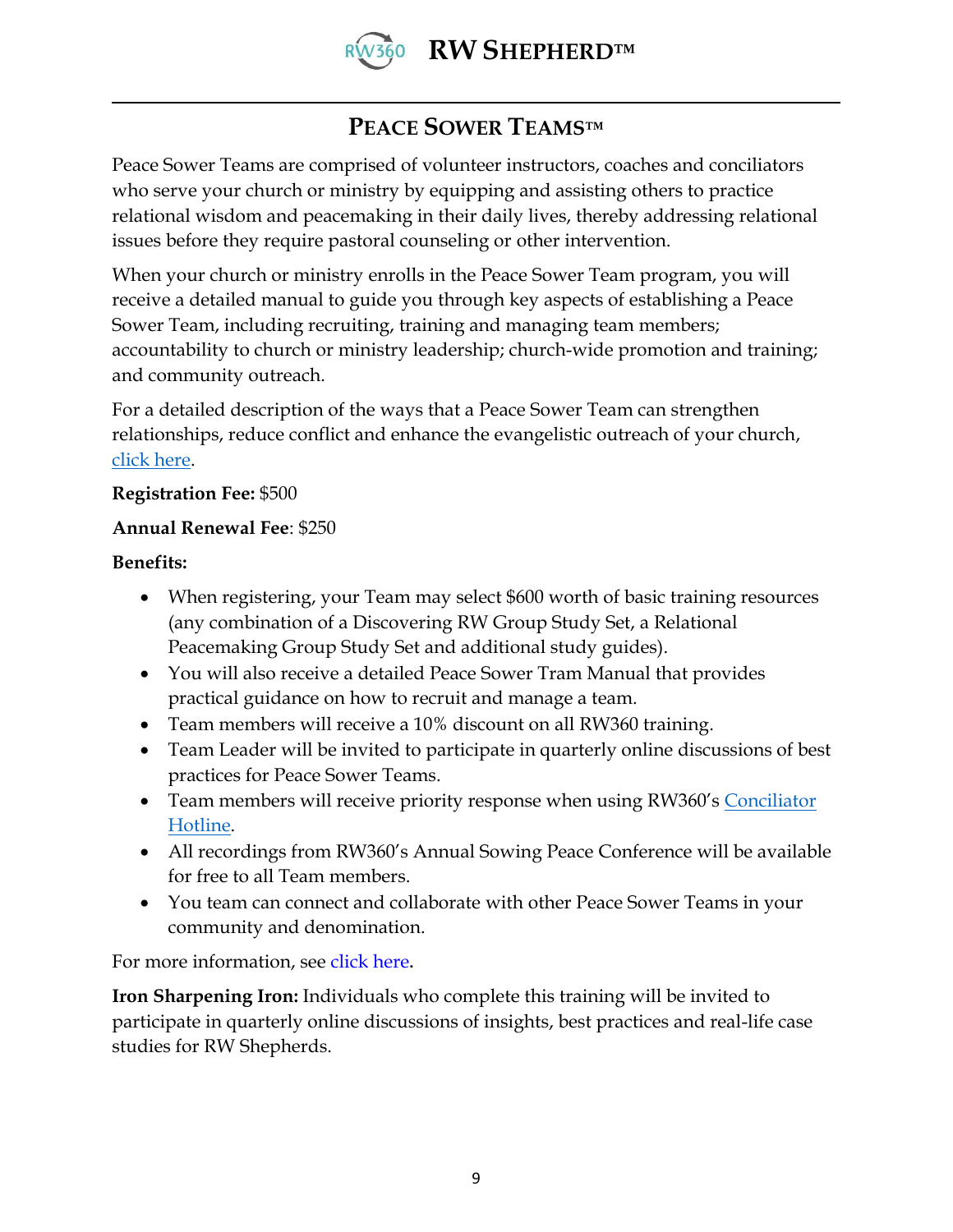

## **RW INSTRUCTOR™ CERTIFICATE**

**Purpose:** RW Instructors are trained to facilitate **video-based group studies** on relational wisdom and peacemaking through Sunday school classes and small group studies. Instructor training is designed to improve your ability to facilitate both <u>faith-</u> [based](https://rw360.org/discover-rw/) and [values-based](https://rw360.org/values-based-relational-wisdom/) study groups by leading interactive discussions, asking insightful questions and assisting people in learning how to apply these concepts in their daily lives. You will also learn how to use the RW360 smartphone app and other RW resources as witnessing tools to share your faith with others.

**Cost:** \$95 **| Study:** 16 hours **| Application:** 20 hours **| Total Time:** 36 hours

**Prerequisites:** (1) Facilitate a [Discovering Relational Wisdom Group Study;](https://rw360.org/product/discovering-relational-wisdom-3-0-dvd-set/) (2) Facilitate a Relational Peacemaking Group Study (scheduled for release in July of 2022).

#### **Training requirements:**

- 1) Pay \$95 registration fee.
- 2) Complete crossover lessons 4 and 6 in Values-Based Course.
- 3) Obtain three positive personal references.
- 4) Read and write short summaries of *The Peacemaker* (Sande), *Emotional Intelligence 2.0* (Bradberry and Greaves) and select articles.
- 5) Complete emotional intelligence evaluation.
- 6) Complete *Using RW for Witnessing* (online lesson).<sup>2</sup>
- 7) Complete *Facilitating Transformative Group Studies* (online lesson).<sup>2</sup>

**Simultaneous Training:** You may earn an RW Instructor Certificate (without paying the \$95 application fee) by completing the requirements for an RW Shepherd Certificate.

**Peace Sower Team**: Individuals who complete this training will be prepared to serve on a [Peace Sower Team](https://rw360.org/peace-sower-team-training/) in their church, ministry or business.

<sup>2</sup> These two lessons are scheduled for release in September of 2022.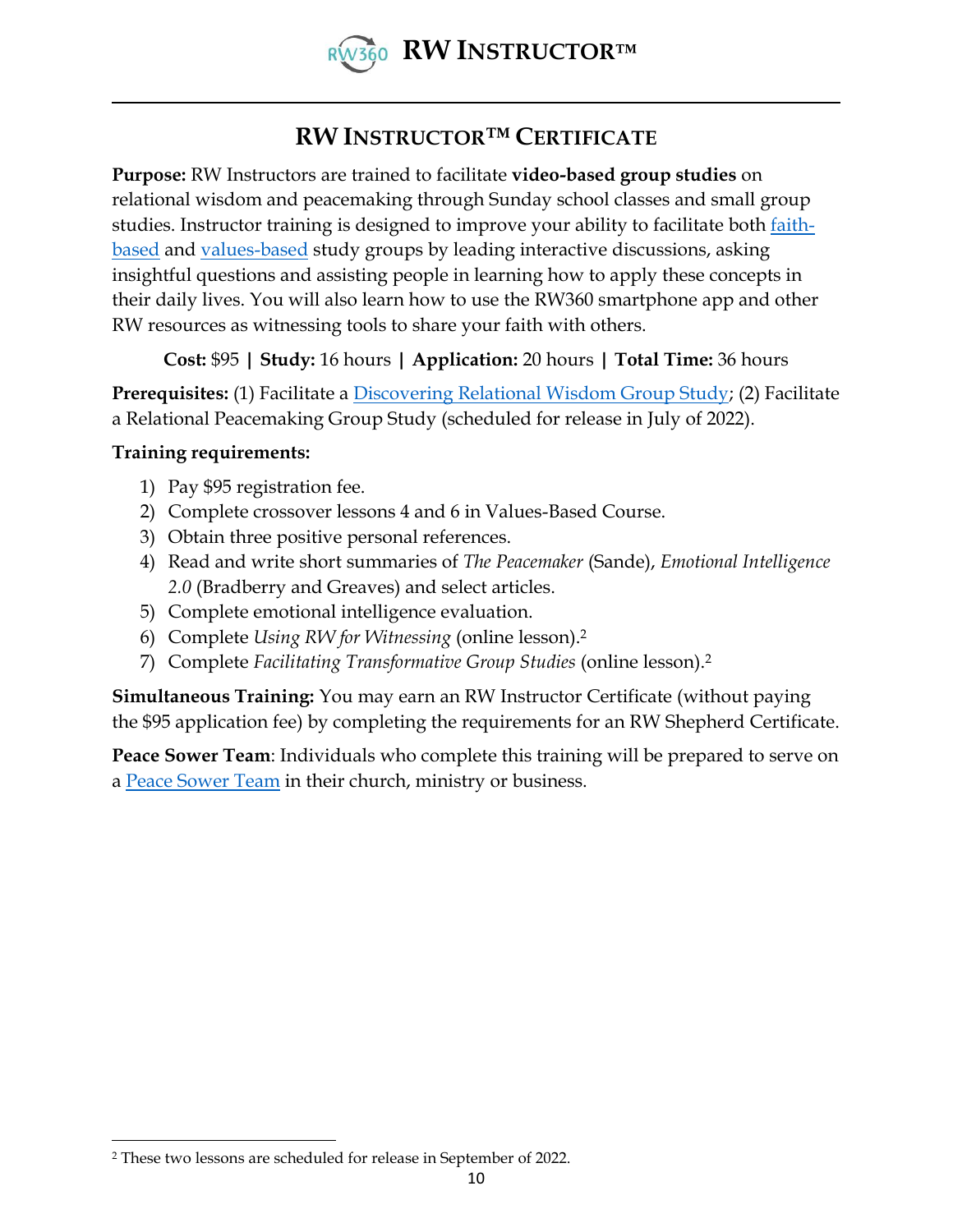

## **ADVANCED RW INSTRUCTOR™ CERTIFICATE**

**Purpose:** Individuals who demonstrate substantial skill and experience as an RW Instructor may apply for advanced training that prepares them for an expanded teaching ministry that includes:

- Teaching of the relational wisdom and peacemaking courses through live webinars and seminars (rather than using teaching videos);
- Customizing the courses for particular venues, such as the workplace, law enforcement, prisons, military, missions, retreats, etc.);
- Being included on RW360's online [Directory;](https://rw360.org/directory/)
- Teaching on a professional (fee based) basis (see e.g., Anchor Point with Patti [Damiani](https://anchorpointministry.org/relational-wisdom-2/) and [Lessons for Life with James Long, Jr.\)](https://jameslongjr.org/relational-wisdom-360/); and
- Using RW360's [values-based](https://rw360.org/values-based-relational-wisdom/) resources to serve their communities by making introductory presentations to businesses, schools, police departments, military bases and other secular venues (see [Using RW for Witnessing and Evangelism](https://rw360.org/using-rw-for-witnessing-and-evangelism/) and [RW Training Strengthens Both Businesses and Families\)](https://rw360.org/2017/04/24/happy-families-produce-better-employees/).

**Cost:** \$295 **| Study:** 24 hours **| Application:** 12 hours **| Total Time:** 36 hours

**Prerequisites:** RW Instructor Certificate

#### **Training requirements:**

- 1) Submit an Application for Advanced RW Instructor Training (acceptance is dependent on performance during RW Instructor training)
- 2) Pay \$295 registration fee.
- 3) Obtain three positive teaching assessments.
- 4) Read and write short summaries of *Feelings and Faith* (Borgman), *Emotional Intelligence* (Goleman) and select articles.
- 5) Complete *Educational Methodology* (online lesson)
- 6) Complete *Promoting and Marketing Relational Wisdom* (online lesson)
- 7) Complete *Using RW for Community Service, Evangelism and Church Growth* (online lesson).
- 8) Complete Theology and Principles of RW Exam.
- 9) Complete a 30-minute live interview on RW FAQs.
- 10) Teach four 3-to-5-hour webinars or live seminars, with positive evaluations.

**Simultaneous Training:** You may earn an Advanced RW Instructor Certificate by completing the requirements for an Advanced RW Shepherd Certificate.

**Iron Sharpening Iron Webinars:** Advanced RW Instructors will be invited to participate in quarterly webinar discussions designed to enhance their skills through focused discussions and real-life case studies.

**Continuing Education Requirements:** In order to be included on RW360's Directory and to participate in Iron Sharpening Iron webinars, Advanced RW Instructors are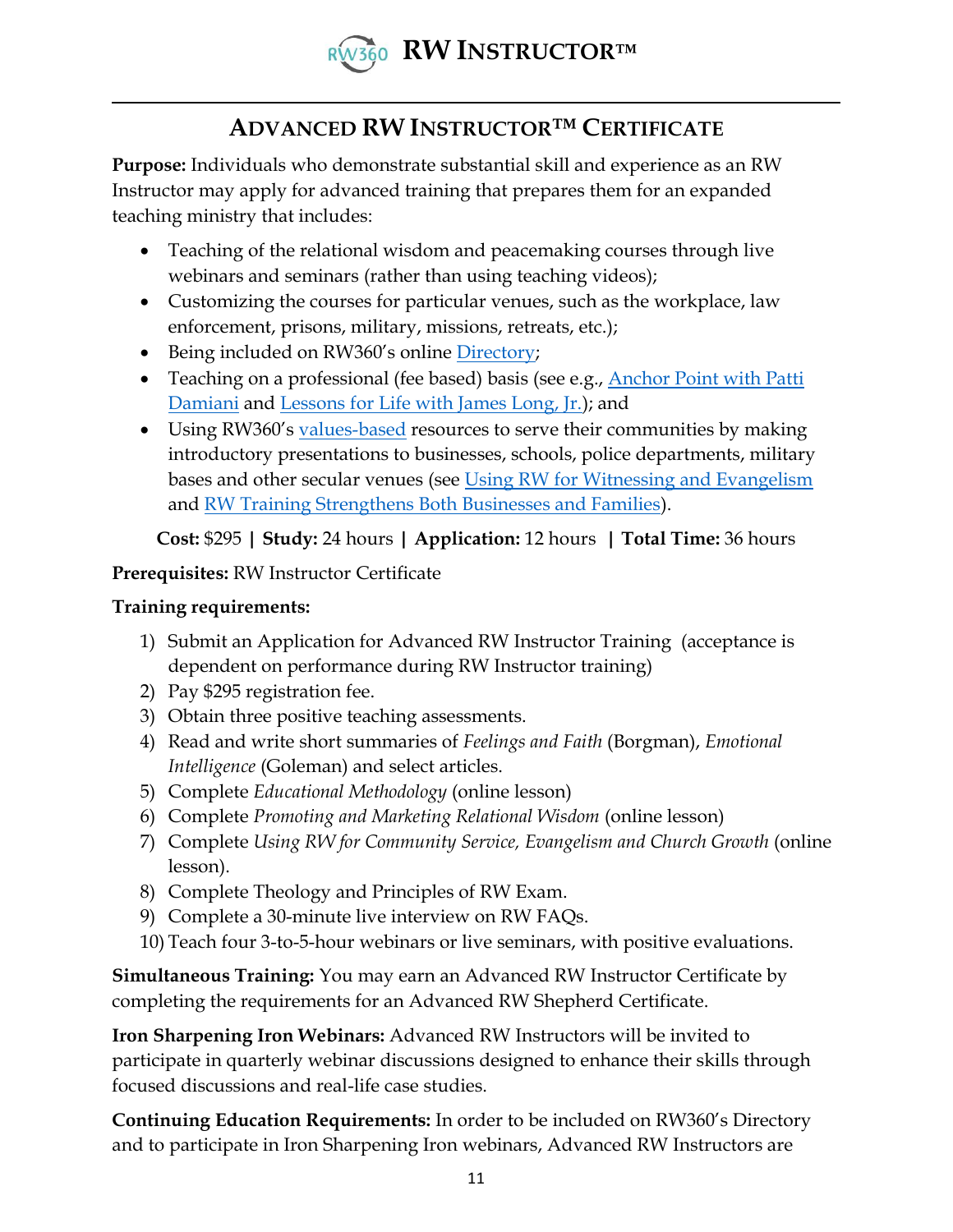

required to teach RW or peacemaking at least ten (10) hours per year in at least six (5) presentations and to complete five (5) hours of approved continuing education.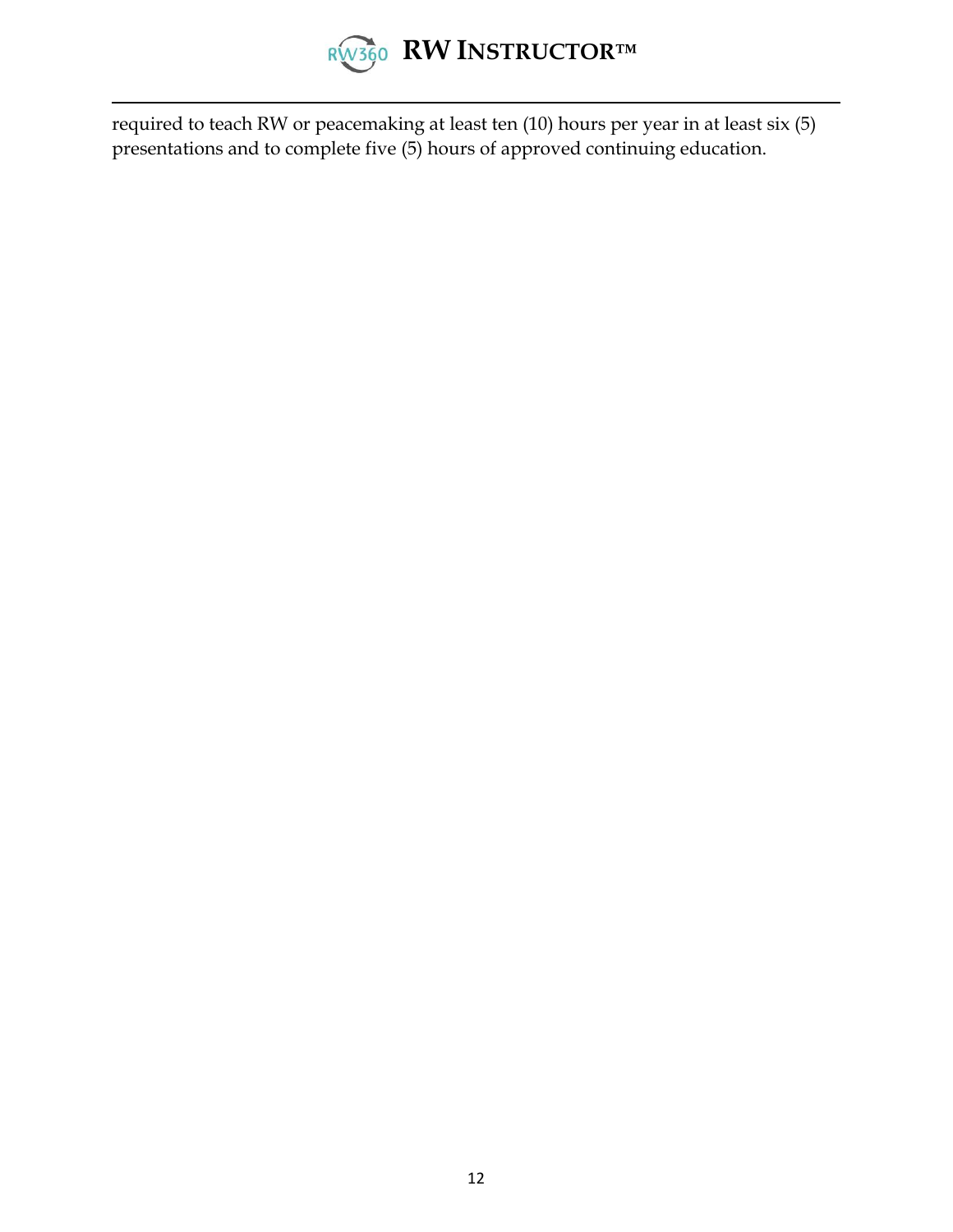

## **RW COACH CERTIFICATE™**

**Purpose**: RW Coach training will equip you to provide two types of ministry. Through **conflict coaching** you can assist others in applying the principles of relational wisdom and peacemaking to resolve specific existing conflicts.

Through **RW conflict coaching** you can assist others in applying the principles of relational wisdom and peacemaking to resolve specific existing conflicts.

Through **RW skills coaching** (a relationally focused form of life coaching) you can assist others in accelerating the development of key relational skills that enable them to develop stronger relationships and "get upstream of conflict").

A key goal of coaching is to help others strengthen and apply key relational skills so they are less likely to experience serious relational problems that would eventually require pastoral intervention or prolonged counseling (see [Guiding People](https://rw360.org/gctc) Through [Conflict\)](https://rw360.org/gctc).

#### **Cost:** \$395 **| Study:** 20 hours **| Application:** 20 hours **| Total Time:** 40 hours

**Prerequisites**: Complete Discovering Relational Wisdom, either online through the [RW](http://www.rw-academy.org/)  [Academy](http://www.rw-academy.org/) or by leading a group study, which is available through the RW360 [Bookstore.](https://rw360.org/shop/)

#### **Training requirements:**

- 1) Pay \$395 registration fee.
- 2) Obtain three positive personal references.
- 3) Read and write short summaries of *The Peacemaker* (Sande), *Emotional Intelligence 2.0* (Bradberry and Greaves), *COACH Model for Christian Leaders* (Webb), [Guiding](http://www.rw360.org/gptc)  [People through Conflict](http://www.rw360.org/gptc) (Sande) and select articles.
- 4) Complete *Conflict Coaching* (online course).<sup>3</sup>
- 5) Complete *RW Conflict Coaching Practicum* (online).
- 6) Complete *RW Skills Coaching* (online course). <sup>4</sup>
- 7) Complete *RW Skills Coaching Practicum* (online).
- 8) Pass Basic Coaching Principles Exam.
- 9) Complete 10-hours of practical experience.

**Peace Sower Team**: Individuals who complete this training will be prepared to serve on a [Peace Sower Team](https://rw360.org/peace-sower-team-training/) in their church, ministry or business.

<sup>3</sup> The new *Conflict Coaching* course and *Conflict Coaching Practicum* are scheduled for release in September of 2022. If you plan to pursue an RW Coach Certificate, you may begin completing the prerequisite courses and required reading at your convenience.

<sup>4</sup> The new *RW Skills Coaching Course* will be presented as a live pre-conference seminar on August 17-18 in Billings, Montana (just before RW360's Annual Conference) and will be available as an online course, along with the *RW Skills Coaching Practicum*, in September of 2022.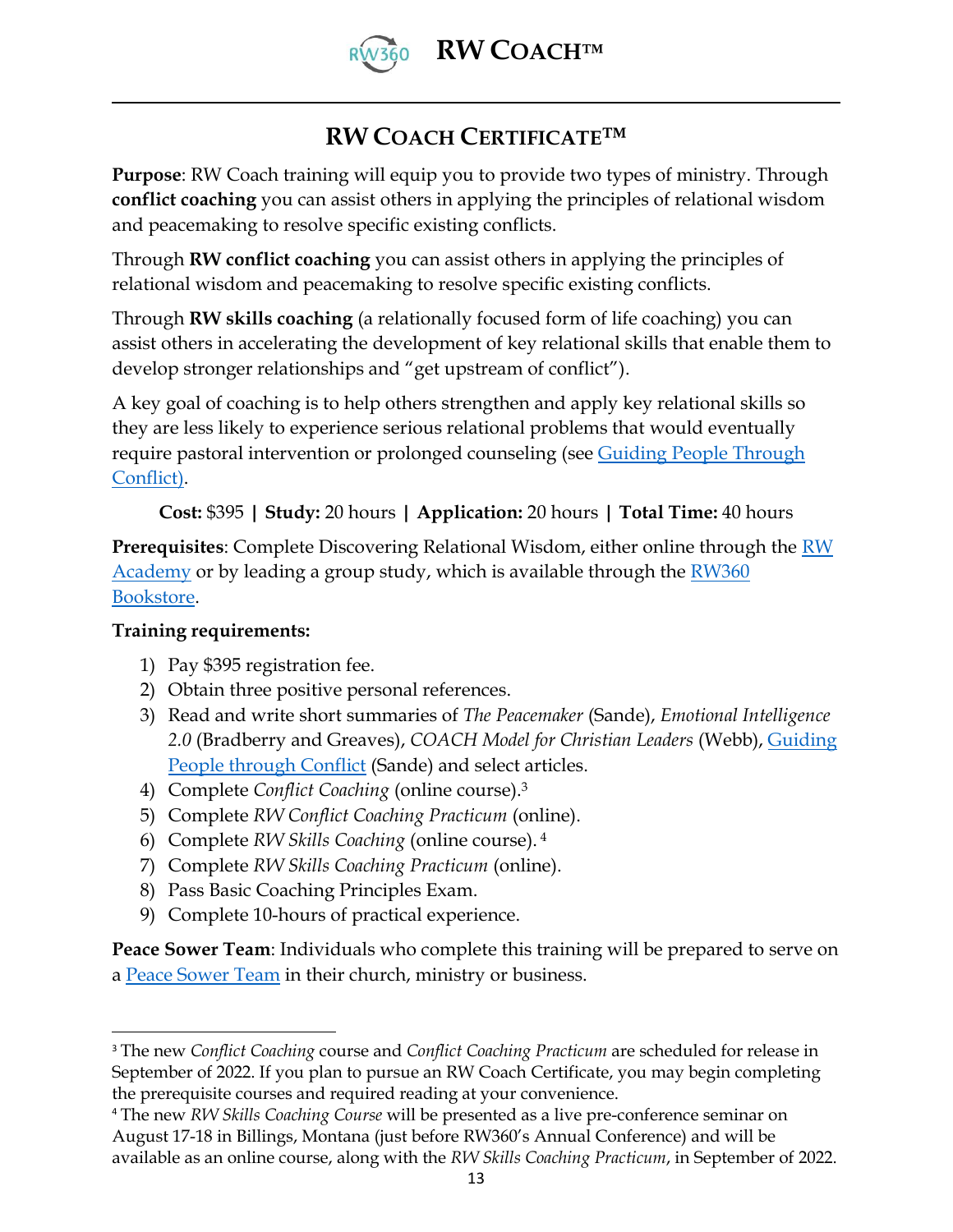

## **ADVANCED RW COACH™ CERTIFICATE**

**Purpose:** Individuals who demonstrate substantial skill and experience as an RW Coach may apply for advanced training that prepares them for an expanded coaching ministry that includes:

- Greater skill and credibility as an RW Coach;
- Being added to RW360's online [Directory;](https://rw360.org/directory/) and
- Providing coaching services on a fee basis (see e.g., Anchor Point with Patti [Damiani\)](https://anchorpointministry.org/relational-wisdom-2/).

**Cost:** \$495 **| Study:** 18 hours **| Application:** 18 hours **| Total Time:** 36 hours

#### **Prerequisites**: RW Coach Certificate

**Training requirements:** This advanced training program is scheduled for pilot testing by mid-2022 and should be online by the beginning of 2023.

- 1) Submit an Application for Advanced RW Coach Training (acceptance is dependent on performance during RW Coach training)
- 2) Pay \$495 application fee;
- 3) Read and write short summaries of *Untangling Emotions* (Groves), *Leadership Coaching* (Stolzfus) or *Christian Coaching* (Collins) and select articles;
- 4) Complete *Advanced RW Skills Coaching* (online lesson).
- 5) Complete *Advanced Conflict Coaching* (online lesson).
- 6) Complete *Advanced RW Skills Coaching Practicum* (online).
- 7) Complete *Advanced RW Conflict Coaching Practicum* (online).
- 8) Pass Advanced Coaching Principles Exam.
- 9) Complete 10-hours of practical experience.

**Advanced Training Grandfathering:** Individuals who have previously completed other training in coaching may use [this form](https://rw360.org/credit-transfer-request/) to request a transfer of credit for previous training and experience, which would reduce the cost and time commitment needed to complete RW360's training.

**Iron Sharpening Iron Webinars:** Advanced RW Coaches will be invited to participate in quarterly webinar discussions designed to enhance their skills through focused discussions and real-life case studies.

**Continuing Education Requirements:** In order to be included on RW360's Directory and to participate in quarterly Iron Sharpening Iron webinars, Advanced RW Coaches are required to coach for at least fifty (50) hours per year (~4 hours/month) with at least five (5) people, and also complete ten (10) hours of approved continuing education.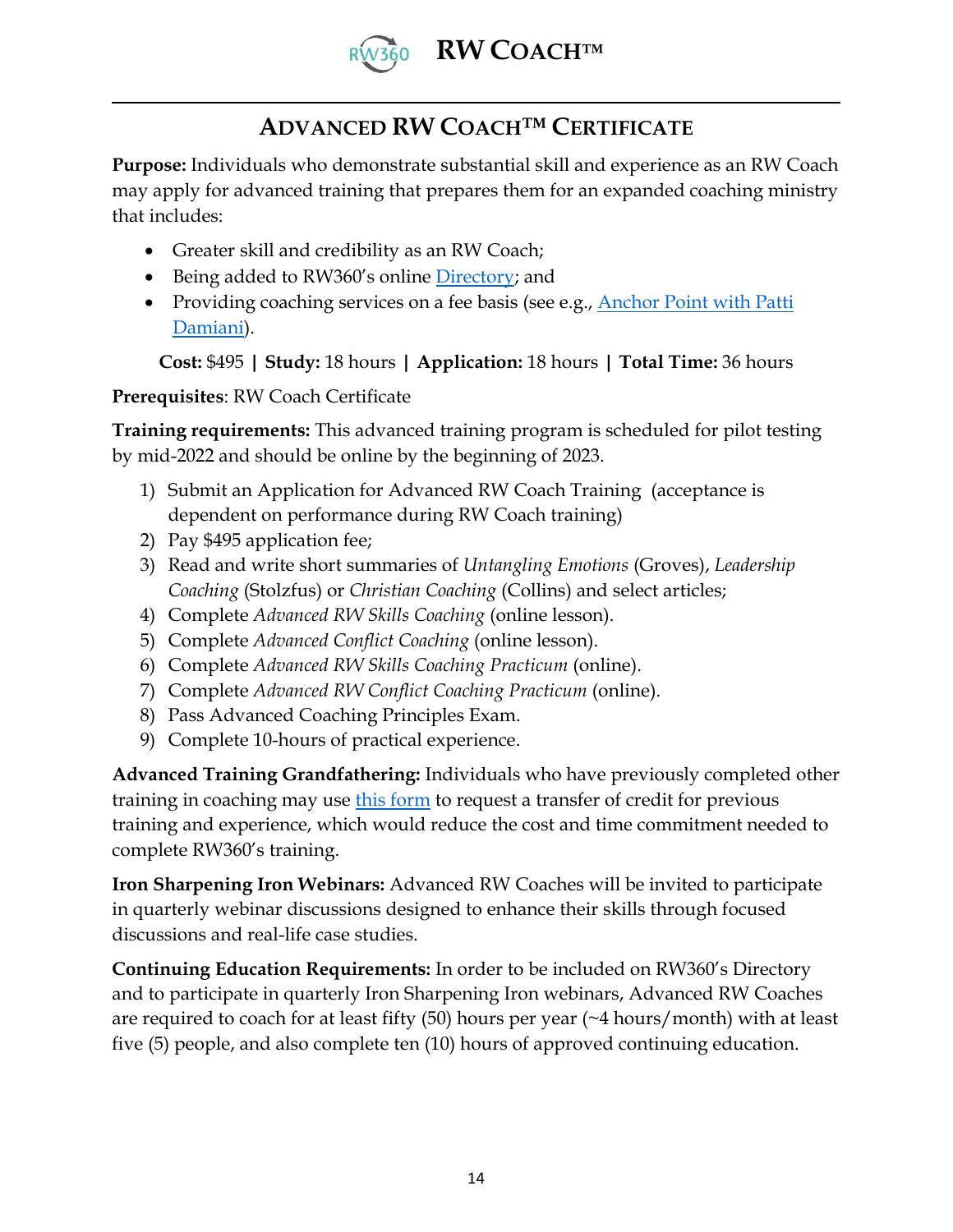

## **CERTIFIED RW COACH™ CERTIFICATE**

RW360's **Certification Program** is designed to provide ongoing training and accountability to individuals who have completed our Advanced Training and are frequently serving as coaches at a **professional level**.

In order to qualify for the designation as a Certified RW Coach, individuals will be required to:

- 1. Submit an Application for Certified RW Coach Training;
- 2. Demonstrate a high level of experience and competence as an Advanced RW Coach, either by working closely with another Certified RW Coach for several hours in actual coaching cases or by passing a detailed interview process led by a panel of Certified RW Coaches.
- 3. Pay \$395 application fee.
- 4. Serve as a coach for at least 250 hours per year (~20 hours per month).
- 5. Participate regularly in online Iron Sharpening Iron Webinars that foster continued skill development and interaction with like-minded coaches;
- 6. Acquire at least ten hours of approved continuing education per year; and
- **7.** Conduct their practice consistent with RW360's [Standard of Conduct for](https://rw360.org/standard-conduct-christian-conciliation/)  [Christian Conciliation](https://rw360.org/standard-conduct-christian-conciliation/) and accountability policies (see, e.g., [Conciliator Grievance](https://rw360.org/grievance-process/)  [Policy\)](https://rw360.org/grievance-process/).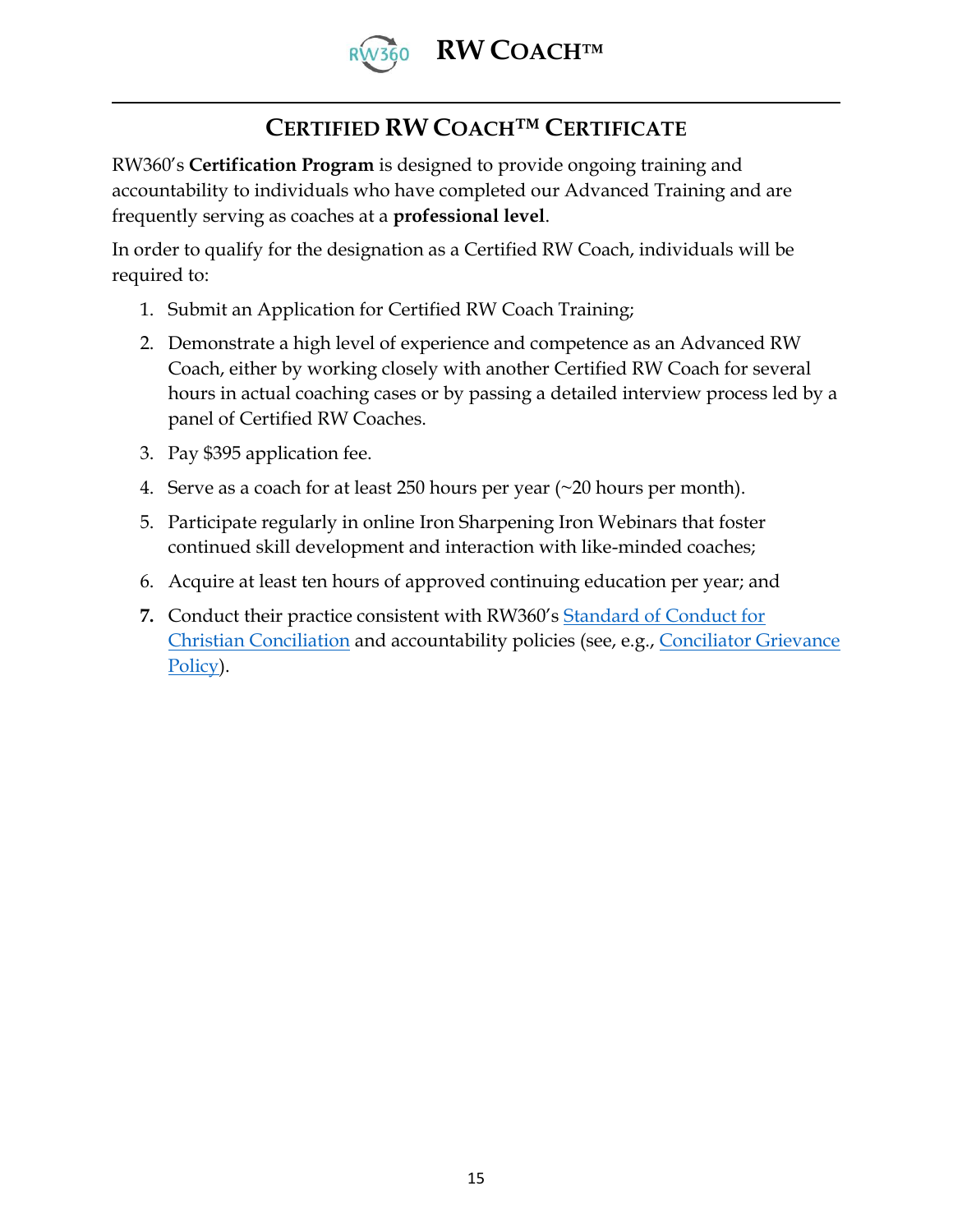

## **RW CONCILIATOR CERTIFICATE™**

**Purpose:** RW Conciliator training will equip you to mediate disputes between others by improving communication and understanding, promoting reconciliation through mutual confession and forgiveness, and assisting them in negotiating a voluntary settlement of their differences (see Guiding People [Through Conflict](https://rw360.org/gctc) and Handbook for [Christian Conciliation\)](http://www.rw360.org/ccshandbook).

**Cost:** \$395 **| Study:** 16 hours **| Application:** 14 hours **| Total Time:** 30 hours

**Prerequisites:** RW Coach Certificate

#### **Training requirements:**

- 1) Submit an Application for RW Conciliator Training (acceptance is dependent on performance during RW Coach training).
- 2) Pay \$395 registration fee.
- 3) Read and write a short summary of *Instruments in the Redeemer's Hand* (Tripp) and select articles.
- 4) Complete *Interest Based Negotiation* (online lesson).
- 5) Complete *Biblical Mediation* (online lesson).
- 6) Complete *Biblical Mediation Practicum* (online).
- 7) Complete Basic Conciliation Principles Exam.
- 8) Complete 10-hours of practical experience.<sup>5</sup>

**Peace Sower Team**: Individuals who complete this training will be prepared to serve on a [Peace Sower Team](https://rw360.org/peace-sower-team-training/) in their church, ministry or business.

<sup>&</sup>lt;sup>5</sup> The new conciliation courses and practicums are scheduled for release during the second half of 2022. If you plan to pursue this certificate, you may begin completing the prerequisite courses and required reading at your convenience.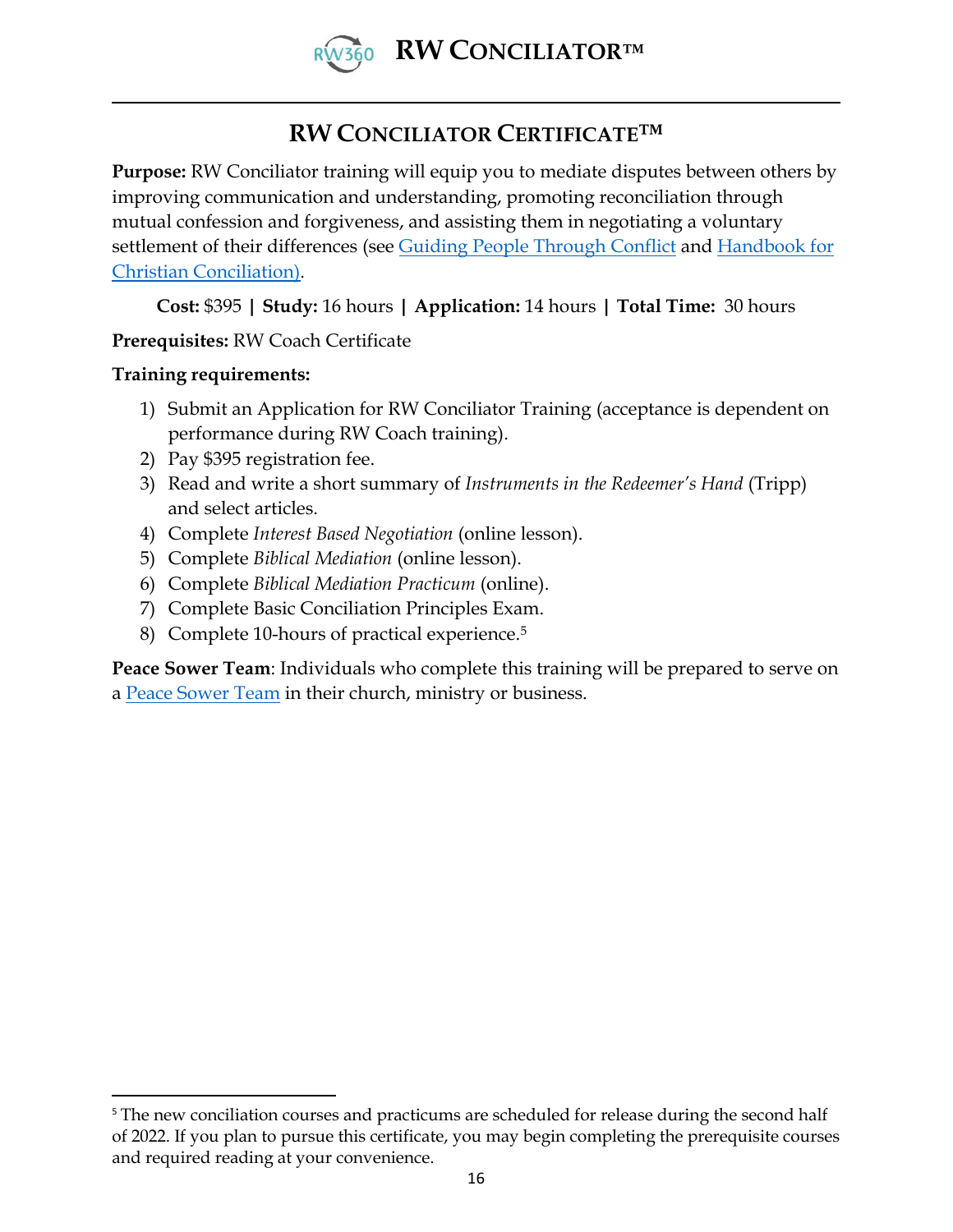

## **ADVANCED RW CONCILIATOR™ CERTIFICATE**

**Purpose:** Individuals who demonstrate substantial skill and experience as an RW Conciliator may apply for advanced training that prepares them for an expanded conciliation ministry that includes:

- Greater skill and credibility as an RW Conciliator;
- Issuing binding arbitration decisions;
- Being added to RW360's online [Directory;](https://rw360.org/directory/) and
- Providing conciliation services on a fee basis (see, e.g., Crossroads Resolution [Group with David Schlachter, Allison Pickering and Paul Cornwell](https://www.crossroadsresolution.com/) and [Freeman Conflict Services\)](https://freemanconflictservices.com/).

**Cost:** \$395 **| Study:** 16 hours **| Application:** 14 hours **| Total Time:** 30 hours

**Training Requirements:** This advanced training process is scheduled for pilot testing by the fall of 2022 and should be fully online by the first quarter of 2023.

**Advanced Training Grandfathering:** Individuals who have previously completed other training in Christian conciliation may use [this form](https://rw360.org/credit-transfer-request/) to request a transfer of credit for previous training and experience, which would reduce the cost and time commitment needed to complete RW360's advanced training.

**Iron Sharpening Iron Webinars:** Advanced RW Conciliators will be invited to participate in quarterly webinar discussions designed to enhance their skills through focused discussions and real-life case studies.

**Continuing Education Requirements:** In order to be included on RW360's Directory and to participate in quarterly Iron Sharpening Iron webinars, Advanced RW Conciliators are required to conciliate for at least fifty  $(50)$  hours per year  $(24)$ hours/month) with at least five (5) people, and also complete ten (10) hours of approved continuing education.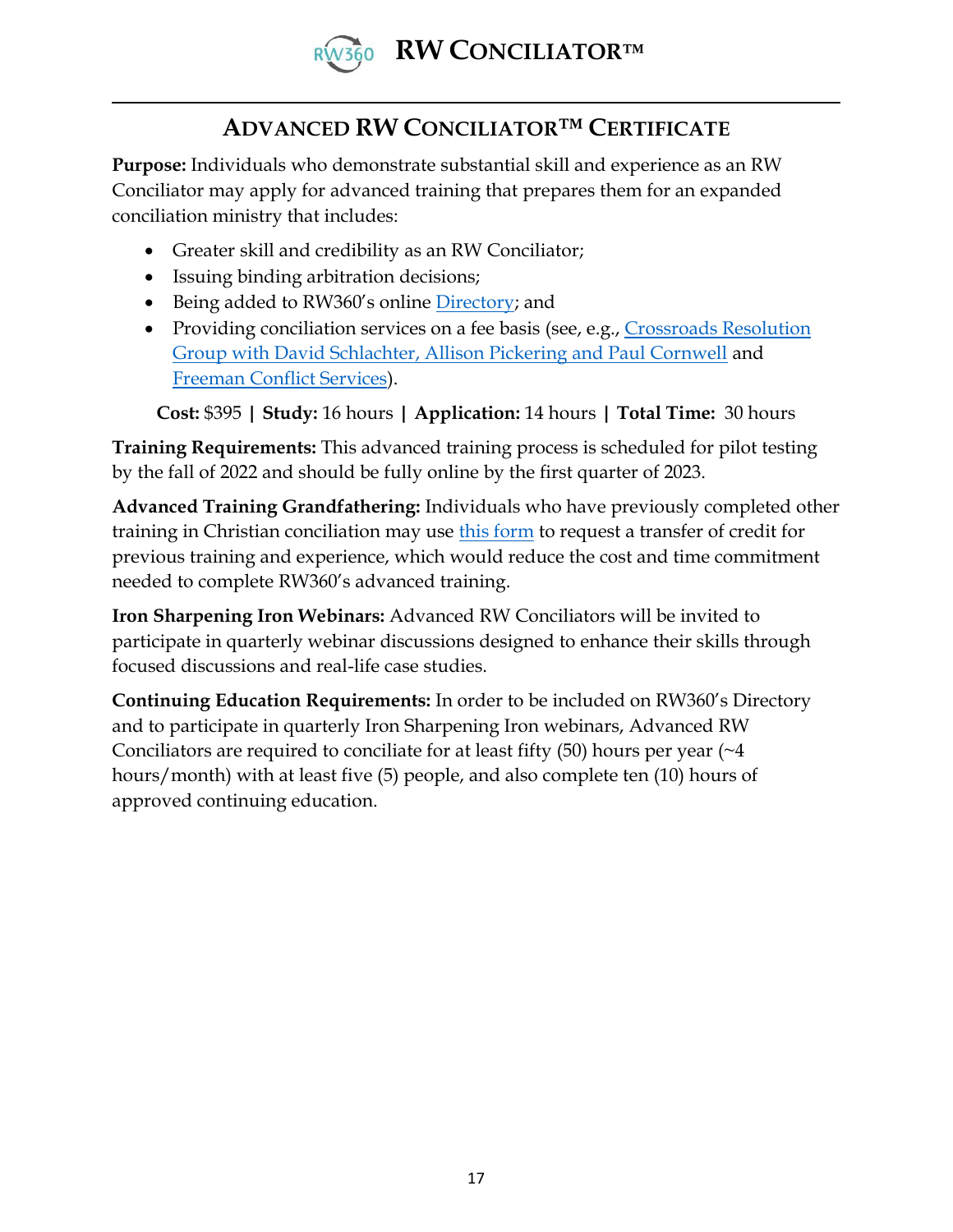

## **CERTIFIED RW CONCILIATOR™ CERTIFICATE**

RW360's **Certification Program** is designed to provide ongoing training and accountability to individuals who have completed our Advanced Training and are frequently serving as conciliators at a **professional level**.

In order to qualify for the designation as a Certified RW Conciliator, individuals will be required to:

- 1. Submit an Application for Certified RW Conciliator Training;
- 2. Demonstrate a high level of experience and competence as an Advanced RW Conciliator, either by working closely with another Certified RW Conciliator for several hours in actual conciliation cases or by passing a detailed interview process led by a panel of Certified RW Conciliators.
- 3. Pay \$395 application fee.
- 4. Serve as a conciliator for at least 250 hours per year (~20 hours per month);
- 5. Participate regularly in Iron Sharpening Iron Webinars that foster continued skill development and interaction with like-minded conciliators;
- 6. Acquire at least ten hours of approved continuing education per year; and
- 7. Conduct their practice consistent with RW360's [Standard of Conduct for](https://rw360.org/standard-conduct-christian-conciliation/)  [Christian Conciliation](https://rw360.org/standard-conduct-christian-conciliation/) and accountability policies (see, e.g., [Conciliator Grievance](https://rw360.org/grievance-process/)  [Policy\)](https://rw360.org/grievance-process/).